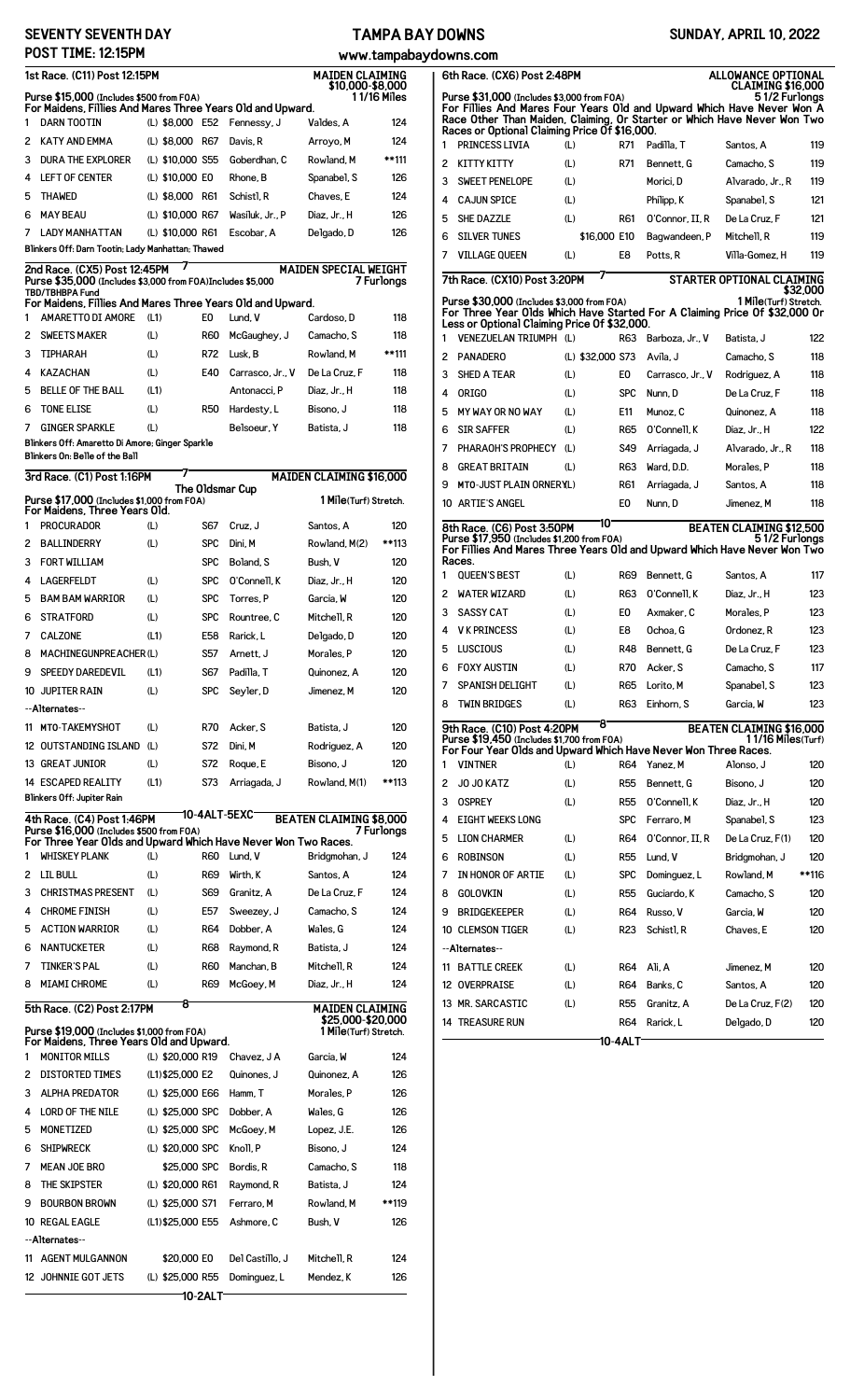**www.tampabaydowns.com**

Off Races:C3 - C5 - C7 - C8 - C9 - CX1 - CX2 - CX3 - CX4 - CX7 - CX8 - CX9 -

CX11 **Extra Races For Wednesday, April 13, 2022 (Entries Close on Friday, April 8, 2022) X1 EXTRA RACE NO 1 ALLOWANCE OPTIONAL CLAIMING 


 ! " # \$# ! % & '  ( ) \*& & ! " # \$# ! + % ,& ( )** Price 0f \$75,000. Weight 122 lbs. Non-winners Of A Race At A Mile Or Over On The Turf Since March 13  $\,\ldots\,$  2 lbs. Such A Race Since February 13.  $\ldots$ .  $\ldots$ .  $\ldots$ .  $\ldots$ .  $\ldots$ .  $\ldots$ .  $\ldots$ .  $\ldots$ . 4 lbs. **CLAIMING PRICE \$75,000** (Races Where Entered For \$40,000 Or Less Not Considered In Allowances) (Condition Eligibility) **ONE MILE(Turf) X2** EXTRA RACE NO 2 **MAIDEN SPECIAL WEIGHT**<br>Diright of the Mail of Maidens, Fillies And Mares Three Years Old and<br>Upward. Three Year Olds 118 lbs. Older 126 lbs. (Preference Will Be Given To Horses Which Have Not Started For Less Than \$25,000. The Same Preference Will Be Given To Horses Which Have Started For Less Than \$25,000 And Since Then Have Finished 2nd Or 3rd For \$25,000 Or More.) Older preferred **ONE MILE AND ONE EIGHTH(Turf) X3 EXTRA RACE NO 3 ALLOWANCE 


 /,+ ! " # \$# ! % & '  ( ) \*& & ! " # \$# ! + %**  Three Year Olds 120 lbs. Older 127 lbs. Non-winners Of A Race At A Mile Or Over On The Turf Since February 13. . . . 2 lbs. Such A Race Since January 13 4 lbs. (Races Where Entered For \$25,000 Or Less Not Considered In Weight Allowances) (Condition Eligibility) Older preferred **ONE MILE(Turf) X4** EXTRA RACE NO 4<br>Purse \$15,000. (Includes \$500 from FOA) For Maidens, Fillies And Mares Three Years Old and Upward. Three Year Olds. . . . . . . 118 lbs. Older. . . . . . . . . . . . . . . 125 lbs. **CLAIMING PRICE \$10,000, For Each \$1,000 To \$8,000** 1 lbs. **FIVE AND ONE HALF FURLONGS**  ${\bf X5}$  **EXTRA RACE NO 5** (1,000 from FOA) For Four Year Olds and Upward. CLAIMING  $\bf X5$  Purse \$20,000. (Includes \$1,000 from FOA) For Four Year Olds and Upward. Weight 123 lbs. Non-winners Of A Race Since March 13 2 lbs. A Race Since January 13 4 lbs. **CLAIMING PRICE \$10,000** (Races Where Entered For \$8,000 Or Less Not Considered) **SIX FURLONGS** X6 Purse \$31,500. (Includes \$3,000 from FOA) For Filles And Mares Four Years Old and Upward Which<br>Have Never Mon Tive Races Other Than Maiden, Claiming. Starter, Or State Bred or Which Have<br>Never Won Three Races or Optiona Weight 122 lbs. Non-winners Of A Race At A Mile Or Over Since March 13. . . . . . . . . . . . . . . 2 lbs. Such A Race Since February 13.  $\ldots$ .  $\ldots$ .  $\ldots$ .  $\ldots$ .  $\ldots$ .  $\ldots$ .  $\ldots$ .  $\ldots$ . 4 lbs. **CLAIMING PRICE \$32,000** (Races Where Entered For \$25,000 Or Less Not Considered In Allowances) (Condition Eligibility) **ONE MILE(Turf)** MAIDEN SPECIAL WEIGHT (INCLUSION SPECIAL WEIGHT)<br>Purse \$35,000. (Includes \$3,000 from FOA)Includes \$5,000 TBD/TBHBPA Fund For Maidens, Three<br>Years Old and Upward. Three Year Olds. . . . . . . 118 lbs. 01der . . . . . . . . . . . . . . . . . . 125 lbs. (Preference Will Be Given To Horses Which Have Not Started For Less Than \$25,000. The Same Preference Will Be Given To Horses Which Have Started For Less Than \$25,000 And Since Then Have Finished 2nd Or 3rd For \$25,000 Or More.) **FIVE AND ONE HALF FURLONGS X8 EXTRA RACE NO 8 ALLOWANCE 


 ' /,+ ! " # \$# ! % & '  ( ) \*& & ! " # \$# ! + %**  Weight 122 lbs. Non-winners Of A Race At A Mile Or Over On The Turf Since February 13. . . . 2 lbs. Such A Race Since January 13 4 lbs. (Races Where Entered For \$25,000 Or Less Not Considered In Weight Allowances) (Condition Eligibility) **ONE MILE AND ONE EIGHTH(Turf)**  $\chi$ 9 **EXTRA RACE NO 9** (Includes \$1,000 from FOA) For Four Year Olds and Upward. **CLAIMING** Weight 123 lbs. Non-winners Of A Race At A Mile Or Over Since March 13.  $\dots\dots\dots\dots\dots$  3 lbs. **CLAIMING PRICE \$10,000** (Races Where Entered For \$8,000 Or Less Not Considered) **ONE MILE AND FORTY YARDS** STARTER ALLOWANCE NO 10<br>Magness \$20,950. (Includes \$1,700 from FOA) For Four Year Olds and Upward Which Have Started For A<br>Claiming Price Of \$25,000 Or Less and Which Have Never Won Two Races. Weight 123 lbs. Non-winners Of A Race At A Mile Or Over Since March 13.  $\ldots\ldots\ldots\ldots\ldots$  2 lbs. Such A Race Since February 13 4 lbs. (Condition Eligibility) **ONE MILE(Turf)**

**DIRECT LINE TO RACING OFFICE - 813-298-1521. PROGRAMS ARE HANDED OUT AT THE HBPA OFFICE.**

**April 16th is the last day to work off the vet's list. All works for horses to be removed from the VETS list are done by appointment only. Contact Dr. Davis between 6-10am at 859-250-2900.**

**There will be no training on Easter Sunday, April 17th, there will be training on Monday, April 18th, the day after Easter.**

**Please do not put shavings, straw or manure in the shedrows or around the walking machines. Please rake up around manure bins. Failure to comply will result in a fine.**

## **HORSEMEN / MANDATORY**

**Please take the time to Forward your Mailing Address, as TBD is not responsible for lost or stolen mail. Go to USPS.com/move to change your address online. Go to your local post office and request a Movers packet. Caballistas / OBLIGATORIO**

**Tómese el tiempo para cambiar y reenviar su dirección postal, ya que el Hipódrodromo (TBD) no es responsable de la pérdida o el robo del correo. Vaya a la pagina electrónica USPS.com/move para cambiar su dirección en línea, o diríjase a su oficina de correo y solicite el formulario para cambiar el correo a su nueva dirección.**

**Until further notice all 5 furlong turf races will be taken for dirt.**

**Owners, trainers, grooms, exercise riders, and hotwalkers are invited to stop by the HBPA office and pick up their free logo t-shirt. One per customer. PLEASE BRING YOUR ID BADGE.**

**If you are stabled on the grounds and a coggins expires on a horse that is claimed from you, you will be responsible for the cost of drawing a new coggins, as they are supposed to be good thru May 7th.**

**Attn Trainers: Please make sure you fill in the "OUT" slip for horses that have shipped in to run at Tampa before the horse gets on the van to leave. We want to cut down on the time horses have to wait on the van at the stable gate.**

**If you cannot be at Tampa to saddle your horse you MUST make arrangements for a licensed trainer or assistant trainer to saddle for you. There is a \$100. fine for failing to have someone saddle for you. Also, uncoated lip chains are prohibited in the paddock.**

**Please send lasix slips to vet1@tampabaydowns.com.**